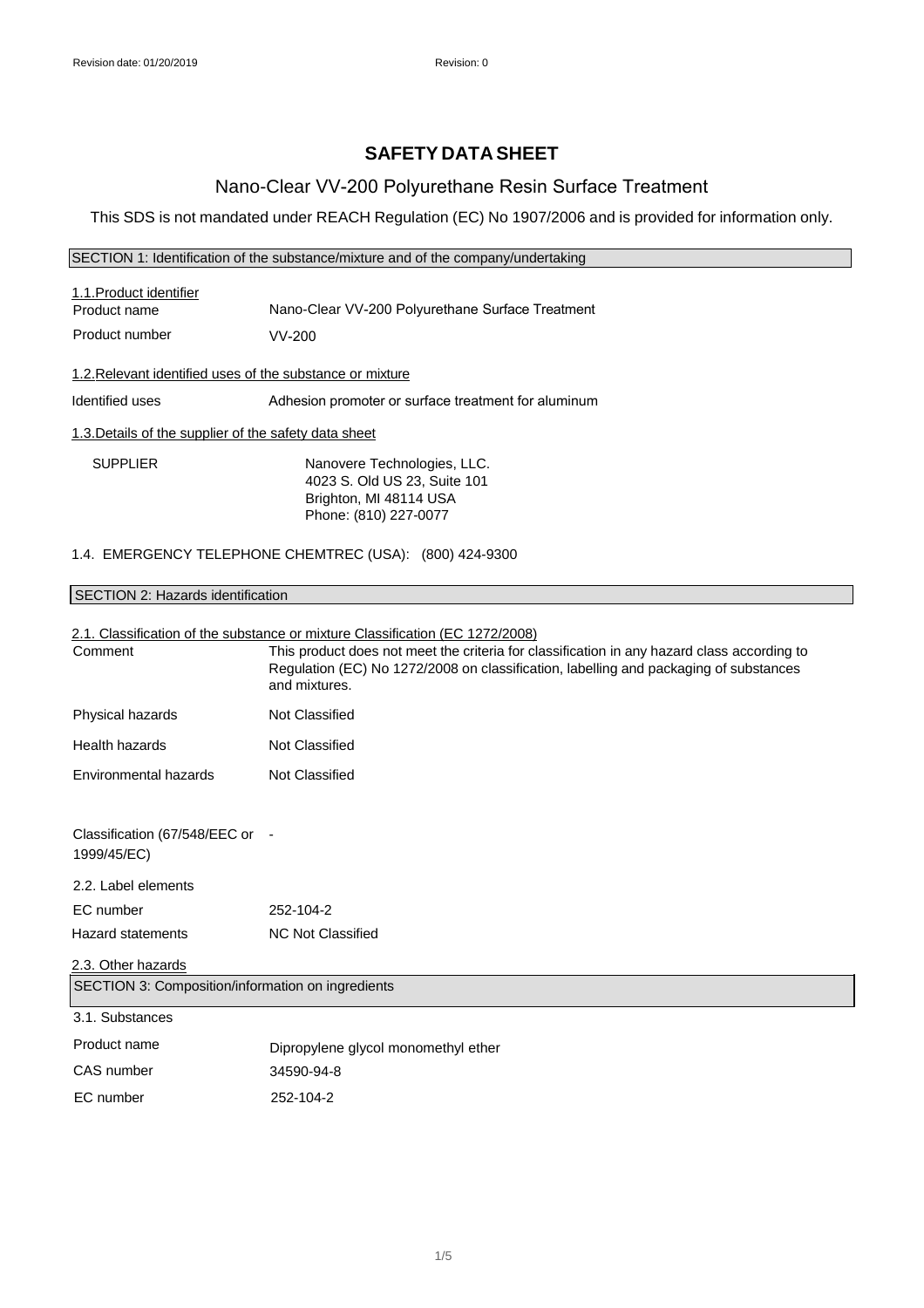# Nano-Clear VV-200 SDS

| 4.1. Description of first aid measures<br>General information<br>No specific recommendations.<br>Inhalation<br>Move affected person to fresh air at once. Get medical attention if any discomfort continues.<br>Ingestion<br>If necessary, rinse mouth and provide fresh air. Get medical attention if any discomfort<br>continues.<br>Wash skin thoroughly with soap and water.<br>Skin contact<br>Rinse immediately with plenty of water. Remove any contact lenses and open eyelids wide<br>Eye contact<br>apart. Continue to rinse for at least 15 minutes. Get medical attention if any discomfort<br>continues.<br>4.2. Most important symptoms and effects, both acute and delayed<br>4.3.Indication of any immediate medical attention and special treatment needed<br>Notes for the doctor<br>No specific recommendations.<br>SECTION 5: Firefighting measures<br>5.1. Extinguishing media<br>Suitable extinguishing media<br>Extinguish with the following media: Foam, carbon dioxide or dry powder.<br>Water.<br>media<br>5.2. Special hazards arising from the substance or mixture<br>Oxides of carbon. products<br>5.3. Advice for firefighters<br>Protective actions during Containers close to fire should be removed or cooled with water. firefighting<br>Special protective equipment<br>Wear positive-pressure self-contained breathing apparatus (SCBA) and appropriate<br>protective for firefighters clothing.<br>6.1. Personal precautions, protective equipment and emergency procedures<br>Wear suitable protective equipment, including gloves, goggles/face shield, respirator, boots,<br>clothing or apron, as appropriate. In case of spills, beware of slippery floors and surfaces.<br>Environmental precautions<br>No negative effects on the aquatic environment are known.<br>6.3. Methods and material for containment and cleaning up<br>Contain and absorb spillage with sand, earth or other non-combustible material. Collect and<br>place in suitable waste disposal containers and seal securely. Label the containers containing<br>waste and contaminated materials and remove from the area as soon as possible. Wash<br>thoroughly after dealing with a spillage.<br>SECTION 7: Handling and storage | <b>SECTION 4: First aid measures</b>   |  |
|-----------------------------------------------------------------------------------------------------------------------------------------------------------------------------------------------------------------------------------------------------------------------------------------------------------------------------------------------------------------------------------------------------------------------------------------------------------------------------------------------------------------------------------------------------------------------------------------------------------------------------------------------------------------------------------------------------------------------------------------------------------------------------------------------------------------------------------------------------------------------------------------------------------------------------------------------------------------------------------------------------------------------------------------------------------------------------------------------------------------------------------------------------------------------------------------------------------------------------------------------------------------------------------------------------------------------------------------------------------------------------------------------------------------------------------------------------------------------------------------------------------------------------------------------------------------------------------------------------------------------------------------------------------------------------------------------------------------------------------------------------------------------------------------------------------------------------------------------------------------------------------------------------------------------------------------------------------------------------------------------------------------------------------------------------------------------------------------------------------------------------------------------------------------------------------------------------------------------------------------------------|----------------------------------------|--|
|                                                                                                                                                                                                                                                                                                                                                                                                                                                                                                                                                                                                                                                                                                                                                                                                                                                                                                                                                                                                                                                                                                                                                                                                                                                                                                                                                                                                                                                                                                                                                                                                                                                                                                                                                                                                                                                                                                                                                                                                                                                                                                                                                                                                                                                     |                                        |  |
|                                                                                                                                                                                                                                                                                                                                                                                                                                                                                                                                                                                                                                                                                                                                                                                                                                                                                                                                                                                                                                                                                                                                                                                                                                                                                                                                                                                                                                                                                                                                                                                                                                                                                                                                                                                                                                                                                                                                                                                                                                                                                                                                                                                                                                                     |                                        |  |
|                                                                                                                                                                                                                                                                                                                                                                                                                                                                                                                                                                                                                                                                                                                                                                                                                                                                                                                                                                                                                                                                                                                                                                                                                                                                                                                                                                                                                                                                                                                                                                                                                                                                                                                                                                                                                                                                                                                                                                                                                                                                                                                                                                                                                                                     |                                        |  |
|                                                                                                                                                                                                                                                                                                                                                                                                                                                                                                                                                                                                                                                                                                                                                                                                                                                                                                                                                                                                                                                                                                                                                                                                                                                                                                                                                                                                                                                                                                                                                                                                                                                                                                                                                                                                                                                                                                                                                                                                                                                                                                                                                                                                                                                     |                                        |  |
|                                                                                                                                                                                                                                                                                                                                                                                                                                                                                                                                                                                                                                                                                                                                                                                                                                                                                                                                                                                                                                                                                                                                                                                                                                                                                                                                                                                                                                                                                                                                                                                                                                                                                                                                                                                                                                                                                                                                                                                                                                                                                                                                                                                                                                                     |                                        |  |
|                                                                                                                                                                                                                                                                                                                                                                                                                                                                                                                                                                                                                                                                                                                                                                                                                                                                                                                                                                                                                                                                                                                                                                                                                                                                                                                                                                                                                                                                                                                                                                                                                                                                                                                                                                                                                                                                                                                                                                                                                                                                                                                                                                                                                                                     |                                        |  |
|                                                                                                                                                                                                                                                                                                                                                                                                                                                                                                                                                                                                                                                                                                                                                                                                                                                                                                                                                                                                                                                                                                                                                                                                                                                                                                                                                                                                                                                                                                                                                                                                                                                                                                                                                                                                                                                                                                                                                                                                                                                                                                                                                                                                                                                     |                                        |  |
|                                                                                                                                                                                                                                                                                                                                                                                                                                                                                                                                                                                                                                                                                                                                                                                                                                                                                                                                                                                                                                                                                                                                                                                                                                                                                                                                                                                                                                                                                                                                                                                                                                                                                                                                                                                                                                                                                                                                                                                                                                                                                                                                                                                                                                                     |                                        |  |
|                                                                                                                                                                                                                                                                                                                                                                                                                                                                                                                                                                                                                                                                                                                                                                                                                                                                                                                                                                                                                                                                                                                                                                                                                                                                                                                                                                                                                                                                                                                                                                                                                                                                                                                                                                                                                                                                                                                                                                                                                                                                                                                                                                                                                                                     |                                        |  |
|                                                                                                                                                                                                                                                                                                                                                                                                                                                                                                                                                                                                                                                                                                                                                                                                                                                                                                                                                                                                                                                                                                                                                                                                                                                                                                                                                                                                                                                                                                                                                                                                                                                                                                                                                                                                                                                                                                                                                                                                                                                                                                                                                                                                                                                     |                                        |  |
|                                                                                                                                                                                                                                                                                                                                                                                                                                                                                                                                                                                                                                                                                                                                                                                                                                                                                                                                                                                                                                                                                                                                                                                                                                                                                                                                                                                                                                                                                                                                                                                                                                                                                                                                                                                                                                                                                                                                                                                                                                                                                                                                                                                                                                                     |                                        |  |
|                                                                                                                                                                                                                                                                                                                                                                                                                                                                                                                                                                                                                                                                                                                                                                                                                                                                                                                                                                                                                                                                                                                                                                                                                                                                                                                                                                                                                                                                                                                                                                                                                                                                                                                                                                                                                                                                                                                                                                                                                                                                                                                                                                                                                                                     |                                        |  |
|                                                                                                                                                                                                                                                                                                                                                                                                                                                                                                                                                                                                                                                                                                                                                                                                                                                                                                                                                                                                                                                                                                                                                                                                                                                                                                                                                                                                                                                                                                                                                                                                                                                                                                                                                                                                                                                                                                                                                                                                                                                                                                                                                                                                                                                     |                                        |  |
|                                                                                                                                                                                                                                                                                                                                                                                                                                                                                                                                                                                                                                                                                                                                                                                                                                                                                                                                                                                                                                                                                                                                                                                                                                                                                                                                                                                                                                                                                                                                                                                                                                                                                                                                                                                                                                                                                                                                                                                                                                                                                                                                                                                                                                                     | Unsuitable extinguishing               |  |
|                                                                                                                                                                                                                                                                                                                                                                                                                                                                                                                                                                                                                                                                                                                                                                                                                                                                                                                                                                                                                                                                                                                                                                                                                                                                                                                                                                                                                                                                                                                                                                                                                                                                                                                                                                                                                                                                                                                                                                                                                                                                                                                                                                                                                                                     |                                        |  |
|                                                                                                                                                                                                                                                                                                                                                                                                                                                                                                                                                                                                                                                                                                                                                                                                                                                                                                                                                                                                                                                                                                                                                                                                                                                                                                                                                                                                                                                                                                                                                                                                                                                                                                                                                                                                                                                                                                                                                                                                                                                                                                                                                                                                                                                     | Hazardous combustion                   |  |
|                                                                                                                                                                                                                                                                                                                                                                                                                                                                                                                                                                                                                                                                                                                                                                                                                                                                                                                                                                                                                                                                                                                                                                                                                                                                                                                                                                                                                                                                                                                                                                                                                                                                                                                                                                                                                                                                                                                                                                                                                                                                                                                                                                                                                                                     |                                        |  |
|                                                                                                                                                                                                                                                                                                                                                                                                                                                                                                                                                                                                                                                                                                                                                                                                                                                                                                                                                                                                                                                                                                                                                                                                                                                                                                                                                                                                                                                                                                                                                                                                                                                                                                                                                                                                                                                                                                                                                                                                                                                                                                                                                                                                                                                     |                                        |  |
|                                                                                                                                                                                                                                                                                                                                                                                                                                                                                                                                                                                                                                                                                                                                                                                                                                                                                                                                                                                                                                                                                                                                                                                                                                                                                                                                                                                                                                                                                                                                                                                                                                                                                                                                                                                                                                                                                                                                                                                                                                                                                                                                                                                                                                                     |                                        |  |
|                                                                                                                                                                                                                                                                                                                                                                                                                                                                                                                                                                                                                                                                                                                                                                                                                                                                                                                                                                                                                                                                                                                                                                                                                                                                                                                                                                                                                                                                                                                                                                                                                                                                                                                                                                                                                                                                                                                                                                                                                                                                                                                                                                                                                                                     | SECTION 6: Accidental release measures |  |
|                                                                                                                                                                                                                                                                                                                                                                                                                                                                                                                                                                                                                                                                                                                                                                                                                                                                                                                                                                                                                                                                                                                                                                                                                                                                                                                                                                                                                                                                                                                                                                                                                                                                                                                                                                                                                                                                                                                                                                                                                                                                                                                                                                                                                                                     |                                        |  |
|                                                                                                                                                                                                                                                                                                                                                                                                                                                                                                                                                                                                                                                                                                                                                                                                                                                                                                                                                                                                                                                                                                                                                                                                                                                                                                                                                                                                                                                                                                                                                                                                                                                                                                                                                                                                                                                                                                                                                                                                                                                                                                                                                                                                                                                     | Personal precautions                   |  |
|                                                                                                                                                                                                                                                                                                                                                                                                                                                                                                                                                                                                                                                                                                                                                                                                                                                                                                                                                                                                                                                                                                                                                                                                                                                                                                                                                                                                                                                                                                                                                                                                                                                                                                                                                                                                                                                                                                                                                                                                                                                                                                                                                                                                                                                     | 6.2. Environmental precautions         |  |
|                                                                                                                                                                                                                                                                                                                                                                                                                                                                                                                                                                                                                                                                                                                                                                                                                                                                                                                                                                                                                                                                                                                                                                                                                                                                                                                                                                                                                                                                                                                                                                                                                                                                                                                                                                                                                                                                                                                                                                                                                                                                                                                                                                                                                                                     |                                        |  |
|                                                                                                                                                                                                                                                                                                                                                                                                                                                                                                                                                                                                                                                                                                                                                                                                                                                                                                                                                                                                                                                                                                                                                                                                                                                                                                                                                                                                                                                                                                                                                                                                                                                                                                                                                                                                                                                                                                                                                                                                                                                                                                                                                                                                                                                     |                                        |  |
|                                                                                                                                                                                                                                                                                                                                                                                                                                                                                                                                                                                                                                                                                                                                                                                                                                                                                                                                                                                                                                                                                                                                                                                                                                                                                                                                                                                                                                                                                                                                                                                                                                                                                                                                                                                                                                                                                                                                                                                                                                                                                                                                                                                                                                                     | Methods for cleaning up                |  |
|                                                                                                                                                                                                                                                                                                                                                                                                                                                                                                                                                                                                                                                                                                                                                                                                                                                                                                                                                                                                                                                                                                                                                                                                                                                                                                                                                                                                                                                                                                                                                                                                                                                                                                                                                                                                                                                                                                                                                                                                                                                                                                                                                                                                                                                     | 6.4. Reference to other sections       |  |
|                                                                                                                                                                                                                                                                                                                                                                                                                                                                                                                                                                                                                                                                                                                                                                                                                                                                                                                                                                                                                                                                                                                                                                                                                                                                                                                                                                                                                                                                                                                                                                                                                                                                                                                                                                                                                                                                                                                                                                                                                                                                                                                                                                                                                                                     |                                        |  |

## 7.1.Precautions for safe handling

Usage precautions **Handle all packages and containers carefully to minimize spills.**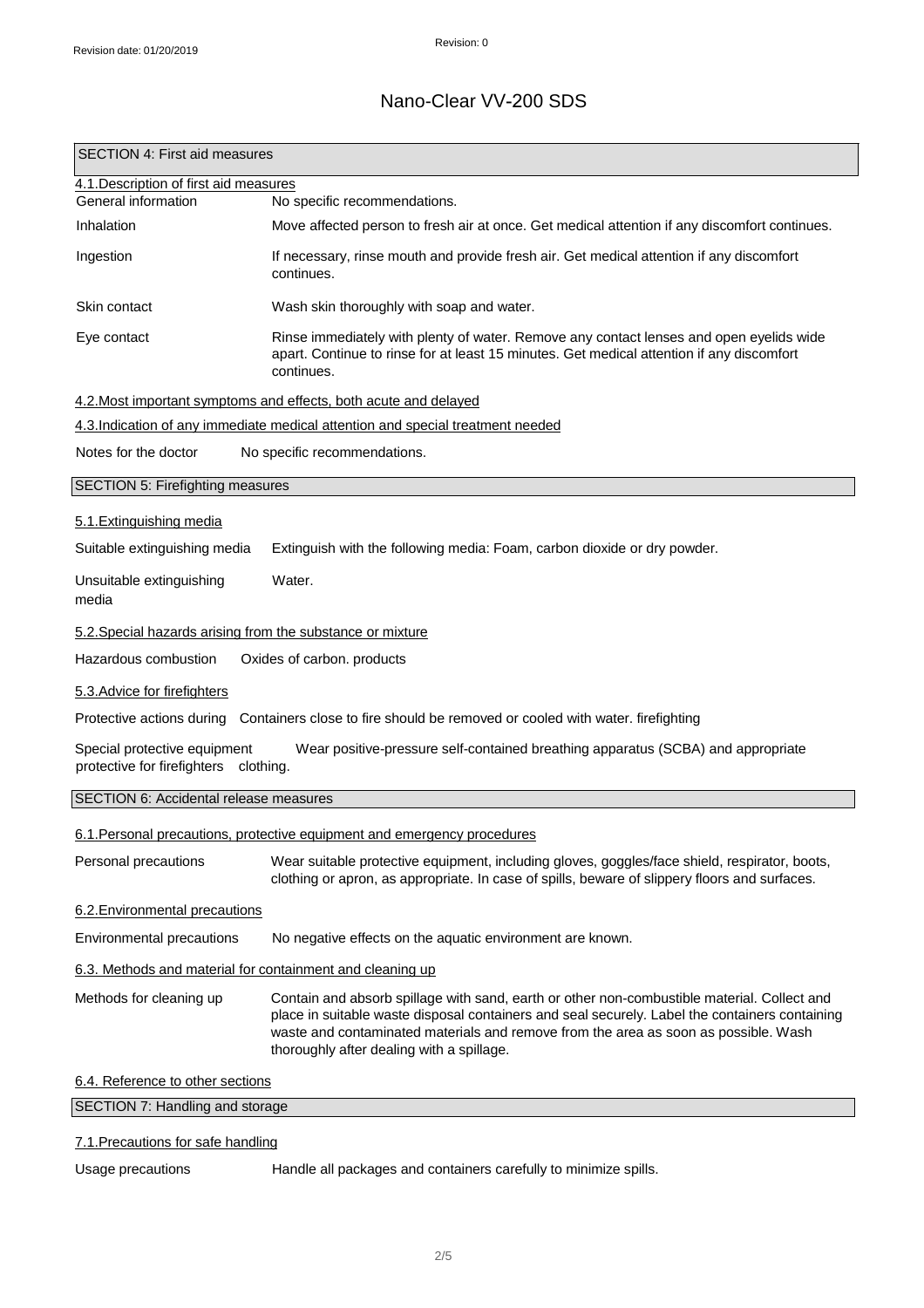# Nano-Clear VV-200

## SDS 7.2. Conditions for safe storage, including any incompatibilities

Storage precautions Store in tightly-closed, original container in a dry, cool and well-ventilated place. Keep away from heat, sparks and open flame. Protect from freezing and direct sunlight.

Storage class Unspecified storage.

7.3. Specific end use(s)

SECTION 8: Exposure Controls/personal protection

#### 8.1.Control parameters

#### 8.2.Exposure controls





| Eye/face protection                                        | Eyewear complying with an approved standard should be worn if a risk assessment indicates<br>eye contact is possible. The following protection should be worn: Chemical splash goggles or<br>face shield. |
|------------------------------------------------------------|-----------------------------------------------------------------------------------------------------------------------------------------------------------------------------------------------------------|
| Hand protection                                            | Chemical-resistant, impervious gloves complying with an approved standard should be worn<br>if a risk assessment indicates skin contact is possible.                                                      |
| Other skin and body<br>protection                          | Wear appropriate clothing to prevent any possibility of skin contact. Wear apron or protective<br>clothing in case of contact.                                                                            |
| Hygiene measures                                           | No specific hygiene procedures recommended but good personal hygiene practices should<br>always be observed when working with chemical products.                                                          |
| Respiratory protection                                     | No specific recommendations. Respiratory protection may be required if excessive airborne<br>contamination occurs.                                                                                        |
| <b>SECTION 9: Physical and Chemical Properties</b>         |                                                                                                                                                                                                           |
| 9.1. Information on basic physical and chemical properties |                                                                                                                                                                                                           |
| Appearance                                                 | Liquid.                                                                                                                                                                                                   |
| Color                                                      | Colorless.                                                                                                                                                                                                |
| Odor                                                       | Characteristic.                                                                                                                                                                                           |

9.2. Other information

Relative density

Refractive index ~ 1.422 @ 20°C

**SECTION 10: Stability and reactivity** 

### 10.1. Reactivity 10.2. Chemical stability

Stability Stable at normal ambient temperatures. 10.3. Possibility of hazardous reactions Possibility of hazardous Will not polymerize. reactions 10.4. Conditions to avoid Conditions to avoid **Avoid heat, flames and other sources of ignition.** 

 $~1$  0.952 @ 20°C

10.5. Incompatible materials

Materials to avoid Strong oxidizing agents. Strong acids. Strong alkalis.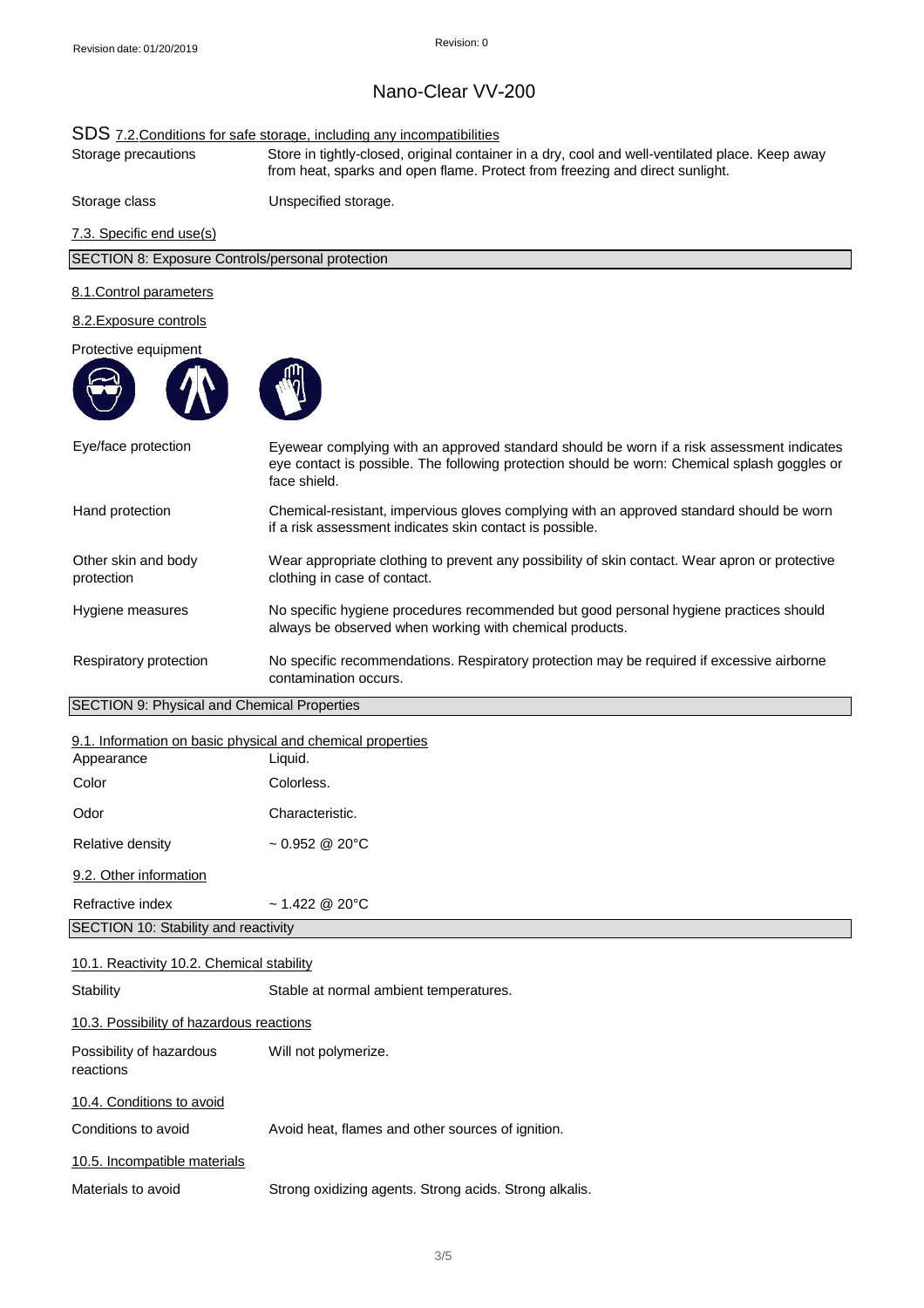# Nano-Clear VV-200 SDS

### 10.6. Hazardous decomposition products

Hazardous decomposition Thermal decomposition or combustion products may include the following substances: Oxides productsof carbon. Oxides of nitrogen.

## SECTION 11: Toxicological information

#### 11.1. Information on toxicological effects

| General information                       | No specific health hazards known.                                                                                                                   |
|-------------------------------------------|-----------------------------------------------------------------------------------------------------------------------------------------------------|
| Inhalation                                | No specific health hazards known.                                                                                                                   |
| Ingestion                                 | No specific health hazards known. No harmful effects expected from quantities likely to be<br>ingested by accident.                                 |
| Skin contact                              | No specific health hazards known.                                                                                                                   |
| Eye contact                               | Vapour or spray in the eyes may cause irritation and smarting.                                                                                      |
| Acute and chronic health<br>hazards       | No specific health hazards known.                                                                                                                   |
| Medical symptoms                          | No specific symptoms noted, but this chemical may still have adverse health impact, either in<br>general or on certain individuals.                 |
| Medical considerations                    | May cause allergic contact eczema. Prolonged or repeated exposure may cause the<br>following adverse effects: Allergic rash. Get medical attention. |
| <b>SECTION 12: Ecological Information</b> |                                                                                                                                                     |

| Ecotoxicity                                        | No negative effects on the aquatic environment are known.                                                                      |  |
|----------------------------------------------------|--------------------------------------------------------------------------------------------------------------------------------|--|
| 12.1. Toxicity 12.2. Persistence and degradability |                                                                                                                                |  |
|                                                    | Persistence and degradability The product is expected to be biodegradable.                                                     |  |
| 12.3. Bioaccumulative potential                    |                                                                                                                                |  |
| Bioaccumulative potential                          | The product does not contain any substances expected to be bioaccumulating.                                                    |  |
| 12.4. Mobility in soil                             |                                                                                                                                |  |
| Mobility                                           | The product is miscible with water and may spread in water systems.                                                            |  |
| 12.5. Results of PBT and vPvB assessment           |                                                                                                                                |  |
| Results of PBT and vPvB<br>assessment              | This product does not contain any substances classified as PBT or vPvB.                                                        |  |
| 12.6. Other adverse effects                        |                                                                                                                                |  |
| SECTION 13: Disposal considerations                |                                                                                                                                |  |
| 13.1. Waste treatment methods                      |                                                                                                                                |  |
| General information                                | Waste is suitable for incineration.                                                                                            |  |
| Disposal methods                                   | Dispose of waste to licensed waste disposal site in accordance with the requirements of the<br>local Waste Disposal Authority. |  |
| SECTION 14: Transport information                  |                                                                                                                                |  |
| General                                            | The product is not covered by international regulations on the transport of dangerous goods<br>(IMDG, IATA, ADR/RID).          |  |
| 14.1.UN number                                     |                                                                                                                                |  |